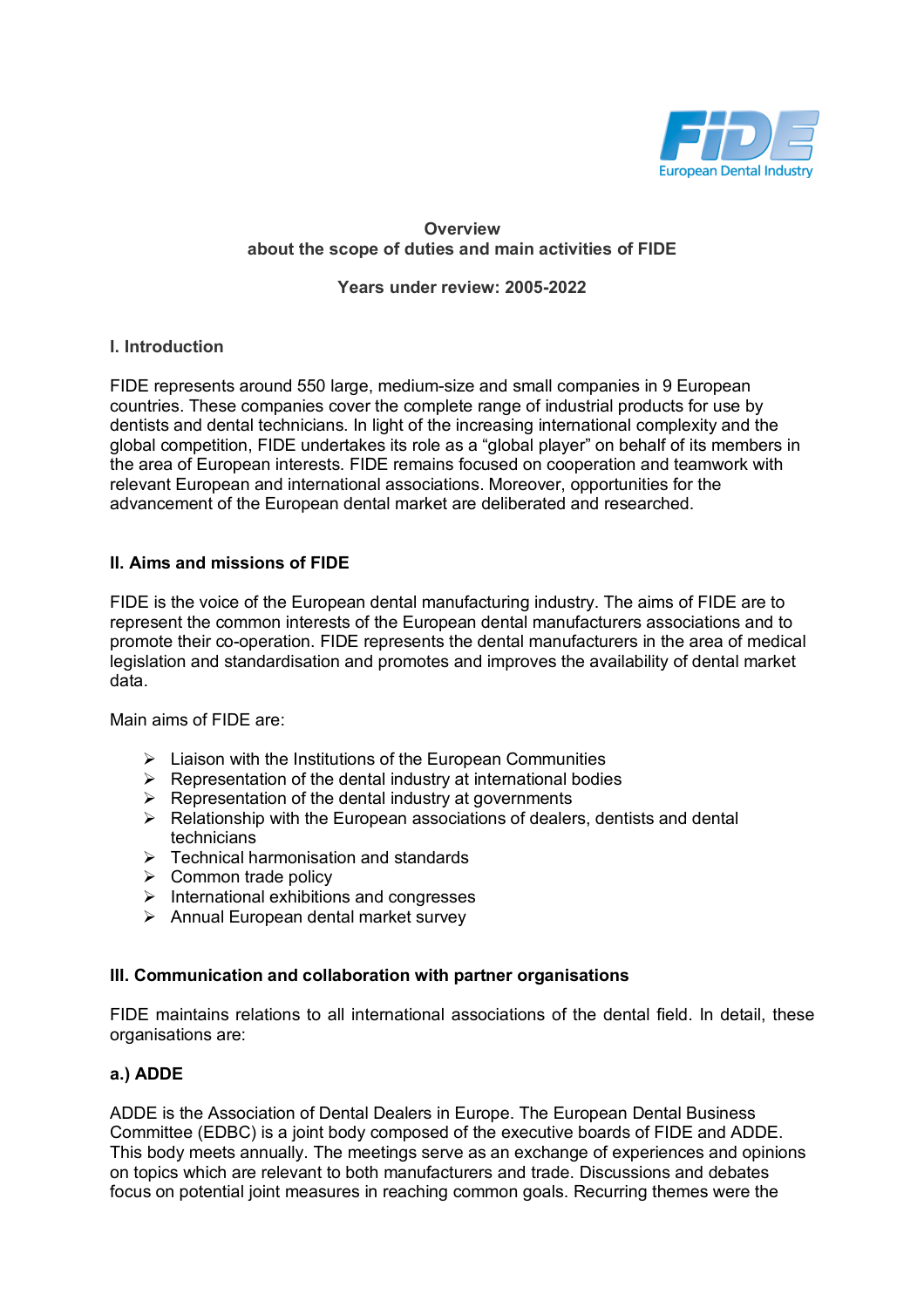revision of the European medical device legislation, requirements of the unique device identifier (UDI), Minamata Convention on mercury, working group "Radiology", water quality, waste disposal, questions of technical law and regulation and the international exhibition schedule.

# **b.) IDM**

FIDE is a member of the International Dental Manufacturers (IDM). IDM represents as an association the global interests of the manufacturing industry before governments and professional dental organisations and coordinates the joint international interests and benefits of the regional member industry associations. The IDM General Assembly meets two times a year, generally on occasion of the annual FDI-congress or the International Dental Show (IDS).

In February 2020, Gianfranco Berrutti, FIDE President, took the idm chair for a period of two years.

# **c.) FDI**

FIDE and IDM cultivate a good relationship to the international dentist organisation FDI (World Dental Federation). Main topics in the regular meetings are the exchange of information and the exchange of views about the venue of the annual FDI congress.

Because some of the FDI congresses in the past were not very successful for the industry, IDM members installed the Congress Committee Task Team (CCTT). This group discussed in several telephone conferences on the future of FDI Congresses. IDM and FIDE are in the opinion that FDI needs a professional experienced business partner with business ideas for the organization of congresses. The success of FDI congresses primarily depends on the attendance of regional dentists.

The venues of the next FDI Congresses are: 2021 in Sydney and 2022 in Mumbai.

## **d.) FEPPD**

FEPPD is the European and International Federation of Dental Technician Laboratory Owners. FIDE supports current projects of FEPPD, such as "Leonardo da Vinci" or "DOSAM".

## **e.) ISO TC 106**

The "ISO / TC 106 - Dentistry is the Technical Committee on Dentistry, of the International Organization for Standardization. FIDE works in liaison with ISO TC 106. The meetings of ISO TC 106 and its subcommittees take place once a year. Main goal of the Committee is to develop standardization of terminology, test methods and specifications for materials, instruments, dental equipment and other devices used in all segments of Dentistry. To date, more than 160 standards were developed by the TC-106 and the subcommittees and have been published by ISO. About 350 experts and delegates (generally up to 10 representatives from FIDE) regularly attend the meetings of ISO/TC-106.

## **f.) CEN TC 55 Dentistry**

The European Standard Committee CEN is responsible for all standardisation tasks in the dental area in Europe. The Committee consist of six subgroups (working groups) which deal with the topics classification, biological evaluation and testing, nomenclature for medical devices used in dentistry, dental alloys, risk assessment related to dental materials. Additional working group is the Steering Committee. FIDE representatives are active in all working groups and are responsible for the development of standards setting safety, quality and performance requirements for medical devices that are put on the European market. Decisions are prepared in regularly meetings.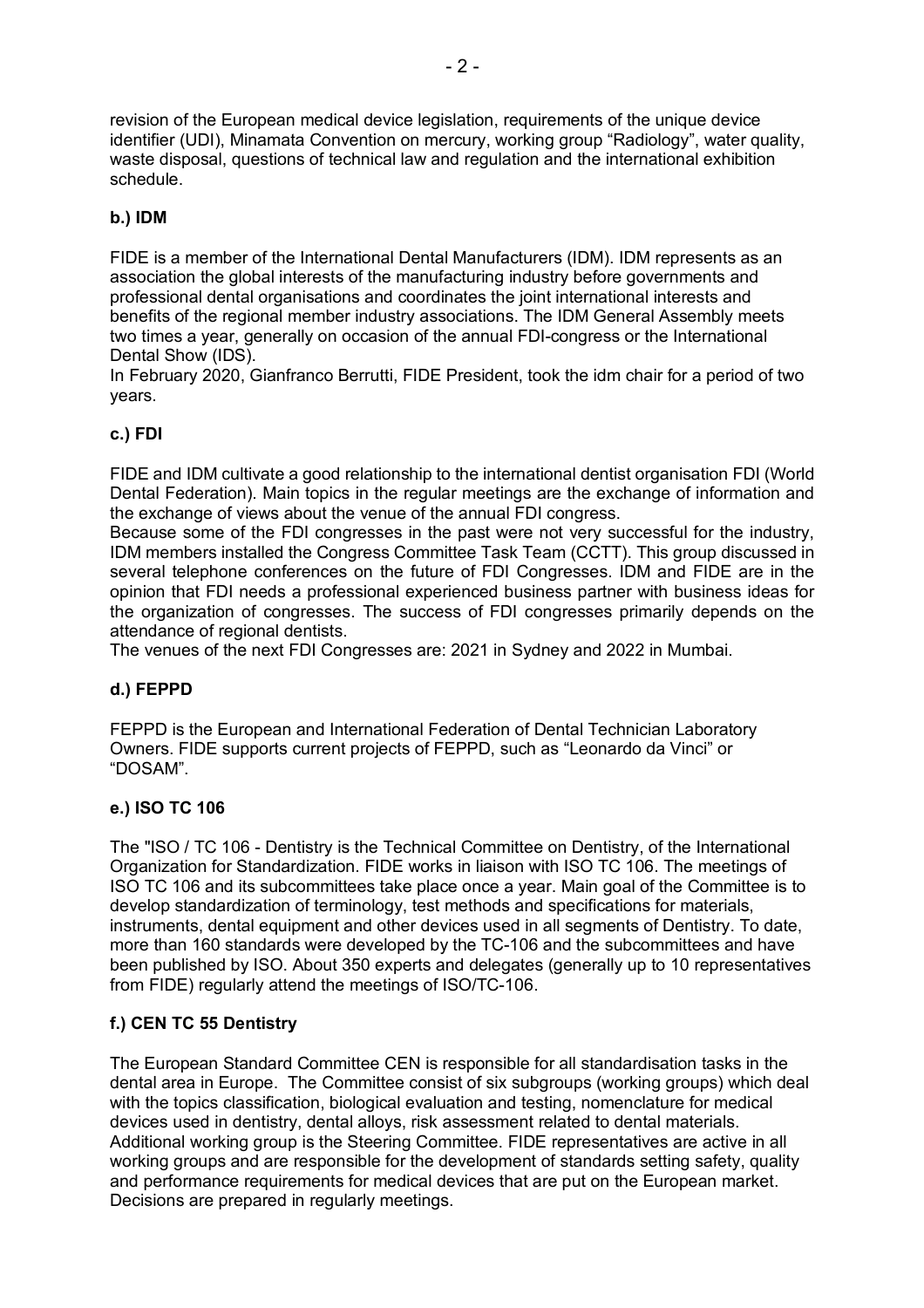### **IV. Regulatory Affairs**

The importance of regular and sustained coordination at the European and international level is demonstrated by the various themes and of challenging topics that were under discussion in the business meetings. The impact of the decisions taken by these bodies – whether fundamentally political or material and operational - may not always be immediately noticeable to firms, which are members of the national associations within FIDE. As opposed to individual firms, the associations that make up this federation are authorized as participants or dialog partners.

In many areas, owing to the participation, input and influence of the associations in Brussels, as a counterpart to their associates in Europe or abroad, to organisations such as IDM, FDI or institutions outside of the dental branch, – agreements are concluded. The end results facilitate individual firms' activities in the market, or actually open new markets.

Main topics in the last years were:

### **a.) Revision of the European Medical Device Legislation**

aa.) On 26<sup>th</sup> September 2012 the European Commission presented the draft revision of the European Medical Device Act. It provides for numerous changes in existing regulations, which are also welcomed by the industry, to further increase patient safety. However, the draft also contains new rules that do not provide additional benefits for the safety of the products and patient protection but have massive negative effects on the entire medical technology industry, which consists predominantly of small and medium enterprises.

In the time 2012 to 2016 FIDE and the dental industry (on national and European level) developed several position papers and statements and conducted many personal discussions with Members of the European Parliament and national authorities. In all cases the goal of FIDE was to present solutions with less impacts for the dental industry.

The final version of the new Regulation on Medical Devices (MDR) was published on 5 May 2017 in the Official Journey of the European Union. After a transition period of three years it shall apply from 26 May 2020. Several requirements of FIDE were fulfilled in the text. First of all the legislator changed the rule 19 and presented a version which classifies medical devices containing nanomaterials according their internal exposure in class IIa (negligible exposure), IIb (low exposure) or III (middle or high exposure). Additional there will be no approval procedure (comparable with FDA approval) in Europe and there will exemptions for dental implantable devices concerning the implant card. But manufacturers may not ignore that they will be faced with a lot of new requirements, e.g. Implementation of UDI, higher documentation required (technical documentation, clinical evaluation), rigorous post-market surveillance, scrutiny process for high-risk devices and other.

bb.) In 2018 the problem that there are not enough Notified Bodies available, became apparent.

Manufacturers see an explicit bottleneck. Fact is that in 2014 there were round about 90 notified bodies, today only around 50. For the accreditation according the new MDR, 44 Notified Bodies so far (May 2020) have applied. This number is definitely too little, because these notified bodies will have to certify significantly more products in future than before. In addition, there will be higher classifications and the individual tests are also extensive.

To avoid negative effects, national and European medical device associations (FIDE too) sent several letters to the ministries of health and informed that it is urgently necessary for this development to be taken up at EU level and for the EU Commission to be called upon to come up with timely solutions. It was not only the date of validity of the new regulations that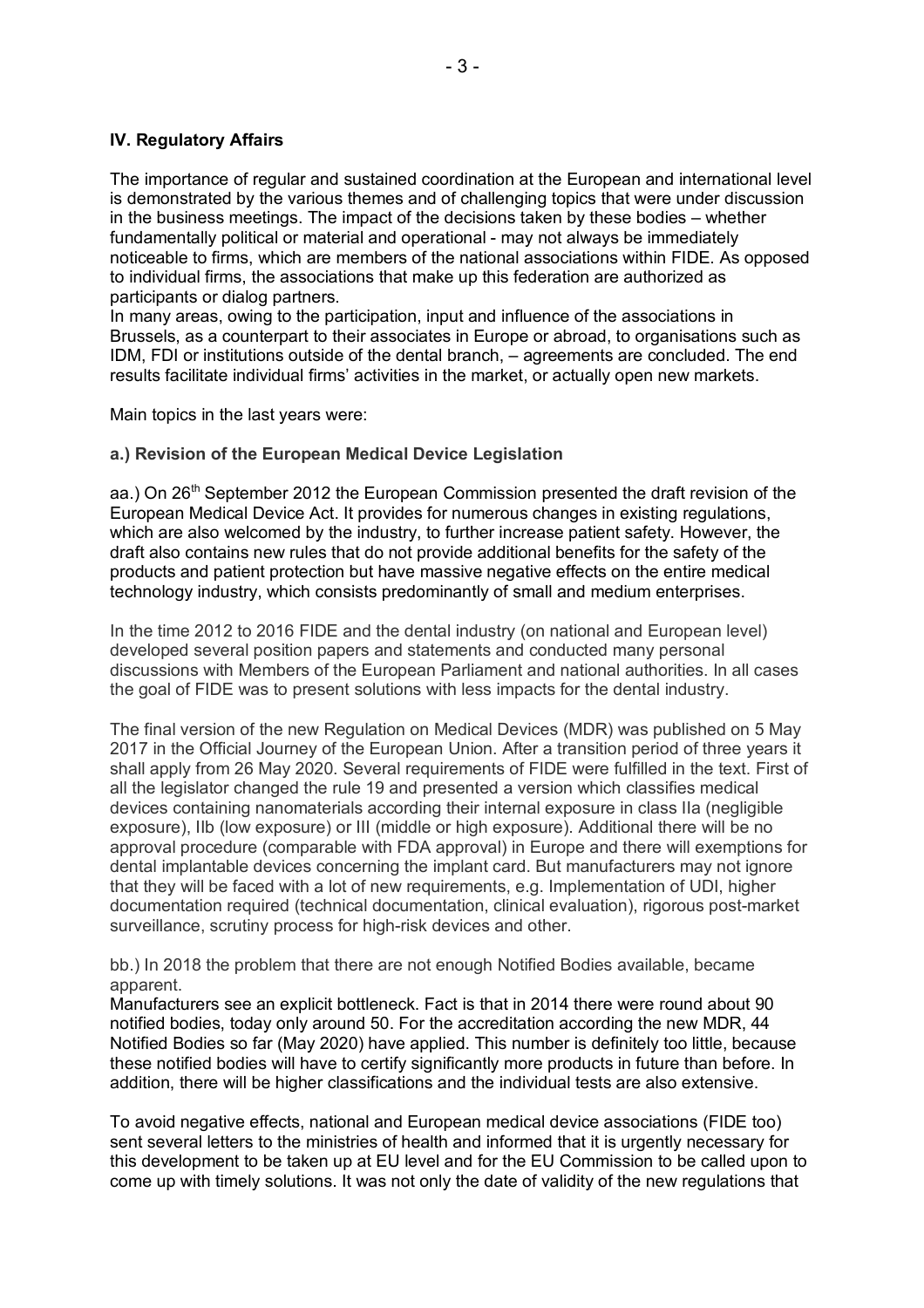was approaching, but also the end of the electoral period or term of office of the European Parliament and the Commission in 2019.

In October 2018 stakeholders were invited to apply for participation as observers in the new subgroups of MDCG. Several representatives of dental manufacturers sent their application to the Commission. Today FIDE is member in all important subgroups.

cc.) In 2019 a new problem became apparent: Due to the lack of Notified Bodies it seemed clear that many class 1 products which would have to be higher classified under the MDR, could no longer be placed on the market after 26 May 2020. For certification of these products manufacturers need a Notified Body, but these Notified Bodies are not available. All European industrial associations informed the national authorities and the EU-Commission on the threatening supply shortage.

In view of these objections European legislators adopted in December 2019 the second corrigendum of the MDR. Main content is that the mentioned class 1 products may be placed on the market with a valid MDD declaration of conformity until May 2024. All in all this decision is a significant simplification for the affected companies.

dd.) With the beginning of the corona crisis in February 2020, the associations launched a further initiative at the end of March 2020 and called on the Commission and the Member States to postpone the start of application due to the pandemic. This request was accepted by the Commission in mid-April 2020: The EU Parliament and EU Council subsequently adopted the corresponding regulation. The application of MDR was postponed by one year to 26 May 2021.

ee.) From 2021 at the latest, it became clear that many Medcial Device Directive (MDD) certificates could no longer be renewed under the conditions of the MDR by the end of the transition period in 2024 due to the hesitant designation of notified bodies. It is therefore foreseeable that many "legacy devices" (medical devices with MDD certificate) will no longer be able to be placed on the market after 2024. A threat to the supply situation with medical devices may therefore be the consequence.

All medical device associations are calling on the member states and the EU Commission to extend the validity of MDD certificates. In addition, it is necessary to grant relief in the clinical evaluation of existing products.

### **b.) Nanomaterial**

The EU-Commission deals intensive with this topic since summer 2010 and started a first hearing with several questions about the use of nanomaterial in products. From this time all questions relating to "nanomaterial" became the most important issue for FIDE and FIDE member associations.

In a first step, FIDE established a working group "Nano" and released several very comprehensive statements on the classification rule 19 (medical devices containing nanomaterial). This group is the basic dental committee for all further statements and activities.

aa.) In 2013/2014 there were three public consultations relating to the complex "nanomaterial", initiated by the EU-Commission and the Scientific Committee of the Commission. FIDE participated in all three consultations and gave detailed statements to the draft opinion of the Committee. The surveys tended to the question whether the release of nanoparticles during the use could have potential risks for the patients. After evaluation of all statements the Committee will present a final report.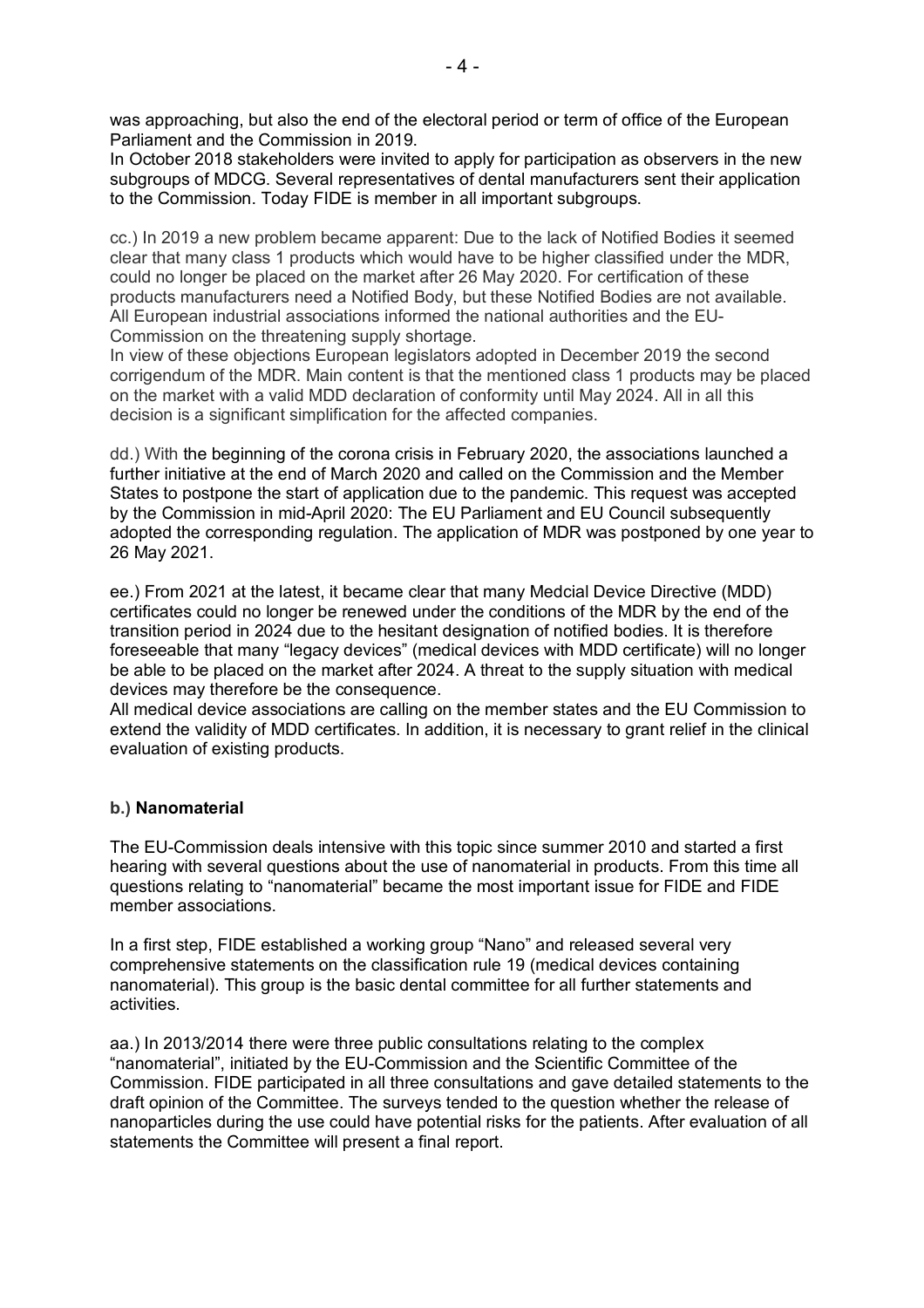bb.) FIDE aims to get access and to become member in all-essential Committees of the Commission that deal with the topic "nanomaterial". In the last two years FIDE succeeded in becoming member in three important Committees:

- $\triangleright$  Working group "New and Emerging Technologies": Nanotechnology is one of the new technologies
- $\triangleright$  Working group "review of the definition of the term nanomaterial"
- $\triangleright$  ISO TC 194 (clinical trials), working group "nanomaterial": This group has the mandate to develop a standard for biological tests in special consideration of the release of nanoparticles from dental medical devices

cc.) In 2014, FIDE developed a detailed overview about the identification of those products that could be affected by the definition of the term nanomaterial and by classification rule 19. In a substantial comparison FIDE pointed out that according to the actual legislation nearly 6 % of dental medical devices are in class III. Should the proposal of the Commission be set into force, more than 60 % of all dental medical devices will be classified as class III products.

dd.) In 2016/2017 (in connection with the finalisation of the new Medical Device Regulation) FIDE started the assessment of the question how to classify dental medical devices containing nanomaterials under the new classification rule 19. From the view of FIDE most of these products should be classified as class IIa devices because their internal exposure can be evaluated as "negligible".

In September 2018 the dental working group "nanotechnology" adopted a paper on "Frequently Asked Questions" on Rule 19. This document is intended to be used at European level as a basis for the development of a Guideline on rule 19. The Commission mandated the working group NET (FIDE is member of this group) to generate the first draft.

ee.) The EU-Commission published the first draft guideline on classification of medical devices in March 2020 and asked for comments. Dental manufacturers stated that with reference to rule 19 all proposals of the dental industry on classification have been implemented in this paper. As a result this means that for classification purposes the potential internal exposure to nanomaterials from dental devices can generally be considered negligible.

### **c.) Microplastic**

Early 2019 the European Chemical Agency (ECHA) came to the conclusion that an EU-wide restriction of the use of microplastics would be justified. During the consultation session in March 2019, FIDE attempted to achieve an exemption for dental medical devices and presented numerous robust arguments to support this.

Because ECHA proposed exemptions for medicinal products and food, but not for medical devices, FIDE developed a detailed position paper and sent it in May 2020 to the ECHA. In this paper FIDE considers an exemption from the restriction of microplastics for dental medical devices absolutely necessary. A ban on the use of microplastics in medical devices would confront the industry as well as dentists and dental technicians with unsolvable problems regarding the adequate care of patients. Double regulation of medical devices would be disproportionate compared to the regulations on medicinal products. In this respect, decisions concerning restrictions on medical devices should always be seen in the context of restrictions or exemptions for human and veterinary medicinal products.

FIDE used these arguments in the consultation process in 2020.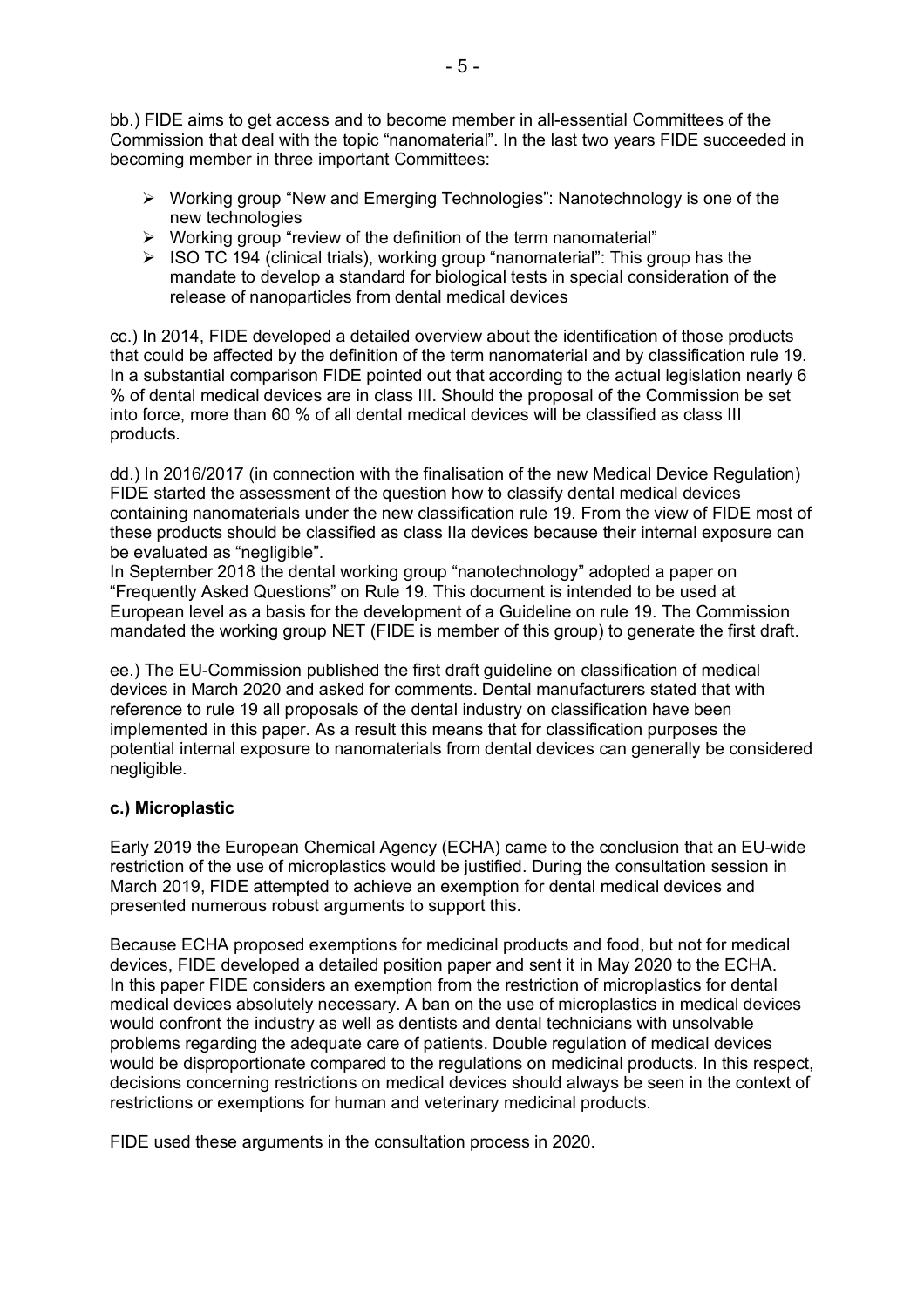## **d.) Medical Devices containing silver**

The EU-Commissions´ working group "borderline and classification" has published in July 2014 a revised version of the manual on borderline and classification. Because silver is acting as an antimicrobial agent the working group concluded that medical devices containing silver should be classified as class III products.

Although the views expressed in this manual are not legally binding, dental manufacturers decided to object this opinion. In a detailed statement they stated that a higher classification is not justified. The amount of silver ions that could be released is very small and in all measures the principle of proportionality should be sufficient recognised. Concerned medical devices affected from this evaluation are dental filling materials (amalgams, silver-reinforced glass ionomers), silver-containing dental solders for orthodontics or precious metal dental alloys. They are used, among other things, in crowns, bridges, inlays, removable prostheses, brackets and treatment appliances for orthodontics, which come under the headings "dental prosthesis" and "correction of tooth malpositioning".

## **e.) Bisphenol A**

The American Dental Organisation (ADA) published an article about Bisphenol-A (BPA) which received widespread media coverage.

Because dental materials (e.g. sealants, composites) may contain BPA, ADA informed about the safety and risks of BPA. ADA stated that the current evidence does not indicate a health risk related to the use of resin-based sealants and composites.

The Ministry of Health in Canada came to the result that BPA in baby bottles could be a risk and banned BPA in baby bottles. But the ministry also states that BPA in other products is without risks.

The European Commission and the Scientific Committee on Emerging Newly Identified Health Risks (SCENIHR) have launched at the beginning of 2014 a public consultation on the preliminary opinion "the safety of the use of bisphenol A in medical devices".

The aim of this opinion is to assess whether the use of bisphenol A in medical devices could give reasons for concern from the health point of view and, if possible, to provide indications on limit values for BPA release from medical devices.

Dental manufacturers and FIDE evaluated this preliminary opinion and stated that the content of the Committees' opinion is acceptable for the dental industry and that there will be no negative impacts.

SCENIHR assessed all comments from interested parties and published a final opinion in February 2015.

### **f.) Dental Amalgam**

The strategy of the EU-Commission and the United Nations Environment Programme (UNEP) was to reduce the emissions of mercury in the environment. Also the question of a ban of amalgam was discussed. FIDE was asked by the Commission to collect information about the state of the art of restorative materials and evaluate the cost-benefit implications for patients of substituting dental amalgam with other alternative materials, such as composite resins, glass ionomers, other metals (alloys) and ceramics.

The result of the FIDE survey was: Dental amalgam is very durable, it is easier to use and it is cheaper than alternatives.

At the beginning of 2013 the EU-Commission and UNEP published their final decisions.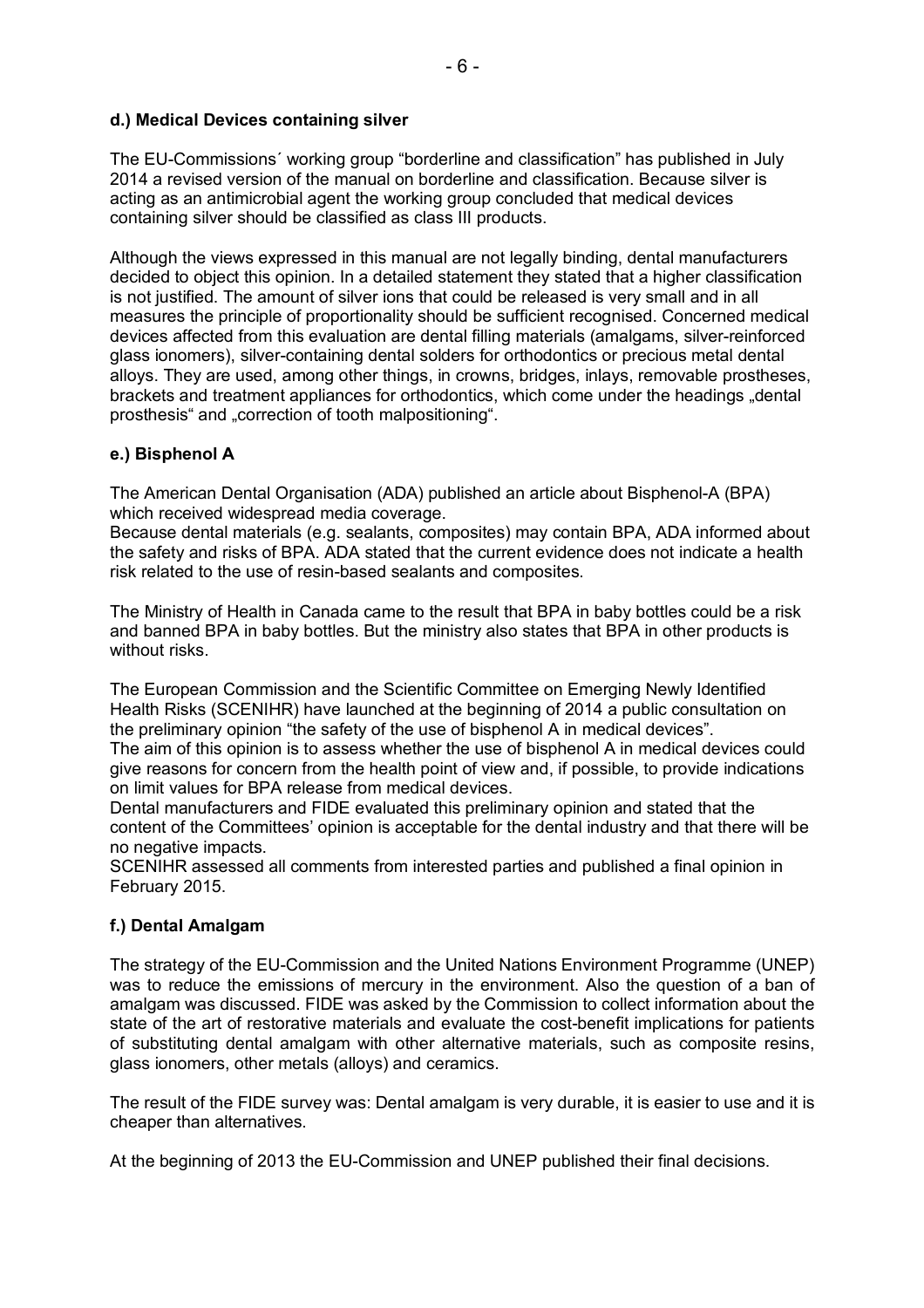Based on the scientific opinions the EU-Commission informed that amalgam does not cause health risks for patients and users. Merely pregnant women and children as well as patients who are allergic should not be treated with amalgam. Therefore there are no reasons for a reduction of the use of amalgam. But amalgam should be used in future only in encapsulated form.

But the Commission is also in favour to promote the future use of alternative filling materials. In the moment the Commission has too little scientific expertise concerning the risks of alternatives. This is why the Commission asks all member states, stakeholders and manufacturers for support:

- to send any available data on safety of amalgam and on alternatives and
- to provide contribution on the necessity and level of use to assist the implementation of the International Instrument.

In a UNEP meeting in January 2013, Governments agreed to the text of a global legally binding instrument on mercury. This treaty was finalized and included important provisions to reduce and eliminate mercury pollution, one of them being a requirement for countries to phase down the use of dental amalgam (mercury fillings). The treaty, which has been under negotiation for four years, will require countries to undertake at least two of the prescribed steps to "phase down amalgam use." Among those measures listed are these:

- Setting national objectives aimed at minimizing (amalgam) use
- Promoting the use of cost-effective and clinically-effective mercury-free alternatives;
- Encouraging professional societies and dental schools to educate and train dental professionals in the use of mercury-free dental restoration; and
- Encouraging insurance policies and programs that favour the use of quality alternatives to amalgam.

FIDE welcomes the outcome of the treaty. In the past FIDE campaigned for a reduction of the use of dental amalgam -versus a ban- through a greater focus on dental prevention and health promotion, increased research and development on alternatives and best management techniques for amalgam waste.

To ratify the Minamata Convention the EU Commission published its draft proposal of the mercury regulation in February 2016. Concerning dental amalgam the Commission decided that amalgam should be used only in capsuled form and that the use of amalgam separators in all dental surgeries should be mandatory.

In October 2016 the EU-Parliament voted on a complete ban of amalgam as per December 2022 (phase-out).

In December 2016 EU-Parliament, EU-Commission and EU-Council negotiated a compromise: The Parliament proposal for a full phase-out of amalgam did not survive these negotiations. All member states should set a national plan by 1 July 2019 on how they will reduce amalgam use. The EU-Commission will report by mid-2020 on the feasibility of phasing-out dental amalgam preferably by 2030 to be accompanied by a legislative proposal. But dental amalgam fillings are banned for children under 15 and for pregnant and breastfeeding women as of 1 July 2018.

FIDE members agree with this compromise.

All member states are obliged to develop a national implementation plan of the reduction of mercury up to mid of 2019.

In spring 2022, the EU-Commission published a draft revision of the EU Mercury Regulation. FIDE participated in the consultation and advocated to avoid a phase-out for amalgam.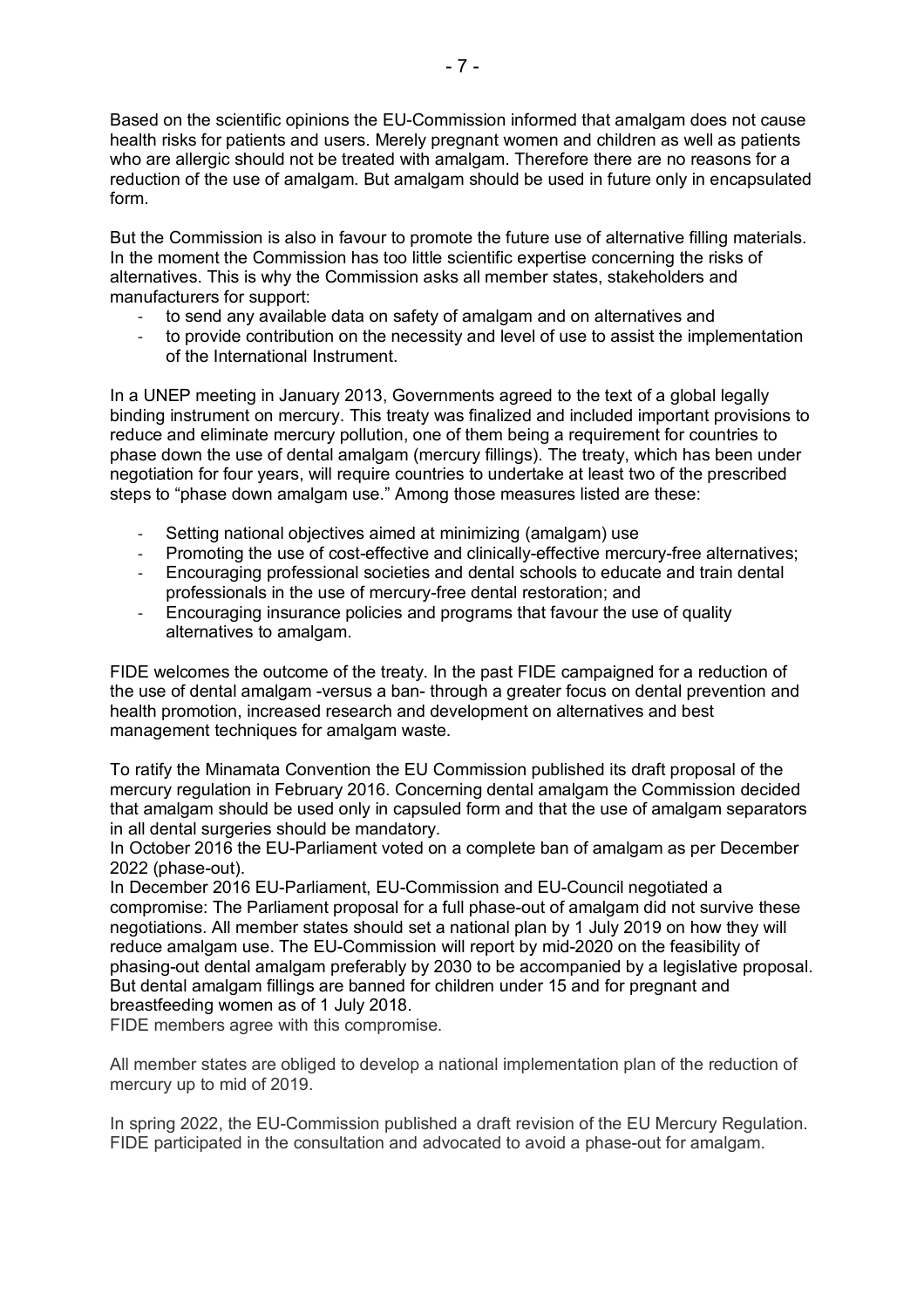### **g.) Tooth whitener and bleachings**

EU-Commissions working group developed a paper relating to the classification of tooth whitener and bleaching as cosmetics or medical devices. In a "Manual on Borderline and classification in the community regulatory framework for medical devices" the working group proposed that these products should be considered as cosmetics. The reasons of the working group are that in some cases, in addition to other contributory factors, discoloration of teeth may be caused by a disease. But nevertheless discoloration of teeth is not considered to be a disease in itself. Besides, application of tooth-whitening products is not intended to treat the underlying disease; it only may mask a sign of an underlying disease.

FIDE members do not agree with this opinion. The amendment of the Cosmetic Directive 2011/84/EC did not change or amend the definition or the distinction line between the product categories cosmetic product and medical device. It just extended the possible range of cosmetic products for whitening teeth for aesthetic purpose up to products with concentrations of max. 6 % hydrogen peroxide present or released. As the new directive did not change the underlying classification, the above referenced court decisions are still in place and acknowledge the situation that in cases where tooth bleaching is required as a medical treatment these products are medical devices.

Therefore FIDE requests in a detailed statement in March 2013 a clarification that medical devices which fulfil the definition of Art 1 (2.) a.) of Directive 93/42/EEC are not affected by the amended Cosmetic Directive 2011/84/EC. The general limit of hydrogen peroxide present or released in cosmetic products for oral use based on a special risk evaluation for cosmetic products as products given to consumers and used by consumers directly is not applicable to medical devices in general. Medical devices follow different risk evaluations.

#### **h.) REACH**

The new chemical legislation "REACH" came into force on 1 June 2007.

Medical devices are not excluded from the substantial requirements of REACH. This means that the dental industry is completely affected by the new regulation. The main requirement of REACH is that if any producer, importer (from outside of the EU) or downstream user of chemical substances brings such chemical substances in quantities of one ton or more per year into the market, they are under obligation register with the new chemical agency in Helsinki.

For implementation of the new REACH regulation, all Member States are required to establish national "helpdesks", because specifically small and medium-sized companies need help in preparation for REACH.

In April 2007, FIDE informed all member associations as well as ADDE about the main content of the new regulation, highlighting the requirements and obligations under REACH.

New requirements relating to CLP (classification, labeling and packaging of substances and mixtures) will be set into force from 1 June 2015.

#### **i.) Reprocessing**

In August 2010 the European Commission published the report on the issue of reprocessing of medical devices in the European Union. The report is an assessment of the issue regarding public health, ethical, legal, economic and environmental aspects. The report does not contain any policy measures and the Commission confirms that such measures will be addressed within the context of the Recast of the Medical Devices Directives. In the report, the EC recognises that the "reuse of single use medical devices may not be without risk from a public health point of view" and highlights the fact that "to date, no comprehensive study clearly demonstrates that reprocessing single use medical devices is globally a cost effectiveness and environmental friendly practice when done under high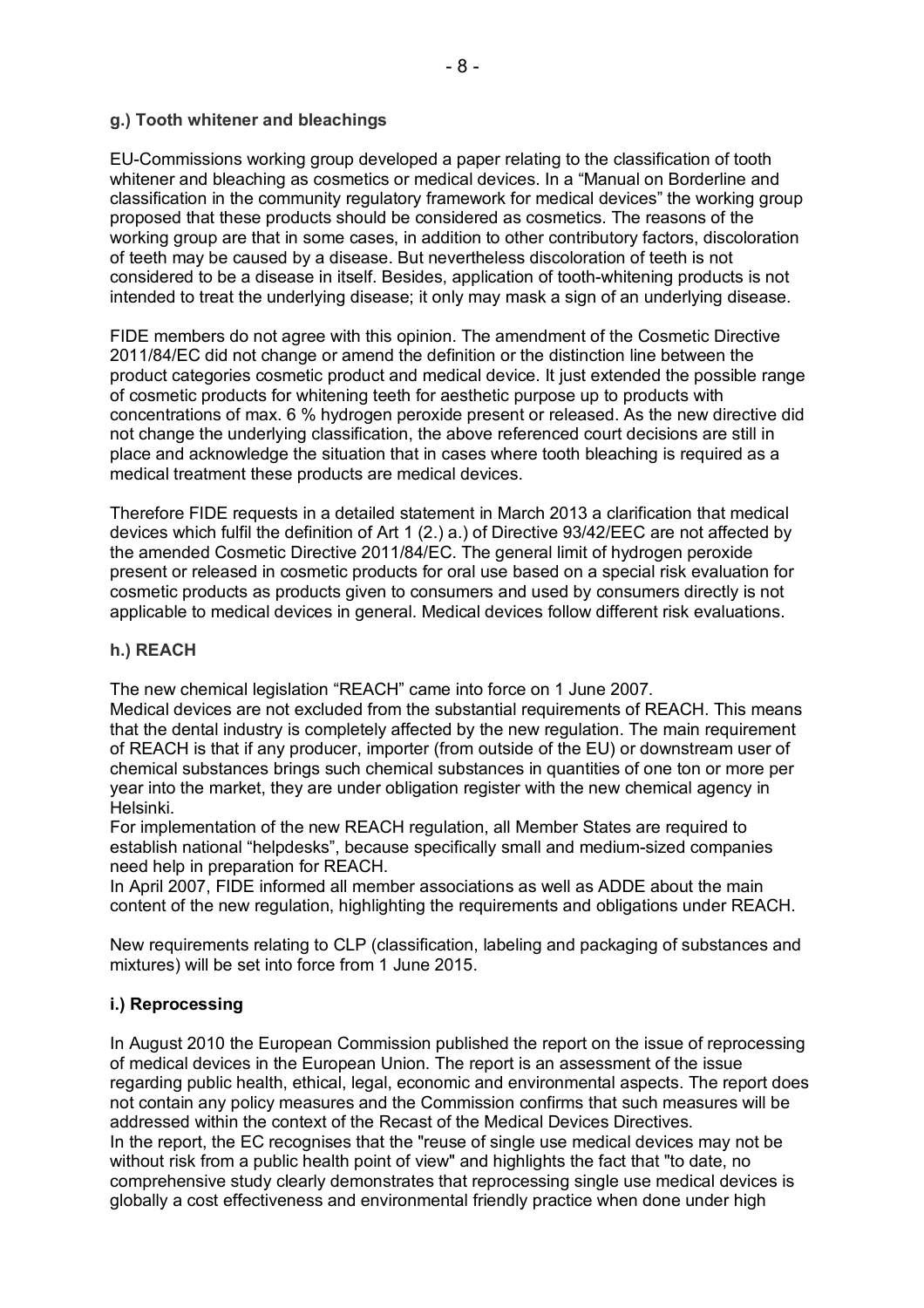quality standards". The Commission also points out that in order to identify the potential risks associated with this practice the entire reprocessing cycle needs to be "evaluated and validated".

#### **j.) Dental Fillers**

COEN (compliance and enforcement group) is a working group within the European Commission (DG Sanco) and consists of members of the Commission and national competent authorities.

COEN invited dental manufacturers to an open meeting in February 2014. COEN stated that relating to the outcome of joint market surveillance activities on dental fillers there are three loopholes such as:

- a lack of complaints reporting: no complaint reported on dental fillers, which may indicate an underreporting by users,

- a lack of clinical investigation data: few data collected over a long period of time, a high number of references to published studies, and

- a lack of data on the nanoparticles used in dental fillers.

Subsequent to the meeting and in collaboration with several dental manufacturers FIDE sent an answer to COEN. FIDE stated that users and not manufacturers are responsible for the reporting of incidents. FIDE does not see a lack of clinical investigation data because the reference to clinical studies is a practical way if the devices are comparable. Additional FIDE pointed out that dental manufacturers include the question of the risk of products containing nanomaterials in their risk management.

#### **k.) 3D Printing**

FIDE is member in the EU-Commissions working group "New and Emerging Technologies". One of the subgroups is "3D Printing". In the last meeting the participants raised some questions which are important in conjunction with the new MDR. In Art. 2 Nr. 3 of the MDR the definitions are as follows:

"custom-made device means any device specifically made in accordance with a written prescription of any person authorised by national law by virtue of this person's professional qualifications which gives, under his responsibility, specific design characteristics, and is intended for the sole use of a particular patient exclusively to meet their individual conditions and needs.

However, mass-produced devices which need to be adapted to meet the specific requirements of any professional user and devices which are mass-produced by means of industrial manufacturing processes in accordance with the written prescriptions of any authorised person shall not be considered to be custom-made devices".

The following questions are open:

- Are 3D devices "custom made devices" or "customized medical devices"?
- What is the definition of "industrial manufacturing"? Is the number of pieces essential?
- What is the classification of 3D printers?
- What is status of dental laboratories: Are they manufacturers with all legal obligations?

Dental manufacturers published the "position paper on dealing with custom-made devices according to MDR" in February 2018. The second paper is in preparation. It deals with the question of validation and quality management of custom-made devices. Goal is the publication of this paper at the end of 2020.

### **V. Dental Stakeholder Conference**

This meeting took place on 23<sup>rd</sup> February 2017 in Brussels. Participating associations were ADDE (dental dealer), CED (dentists), FEPPD (dental technicians) and FIDE (manufacturers).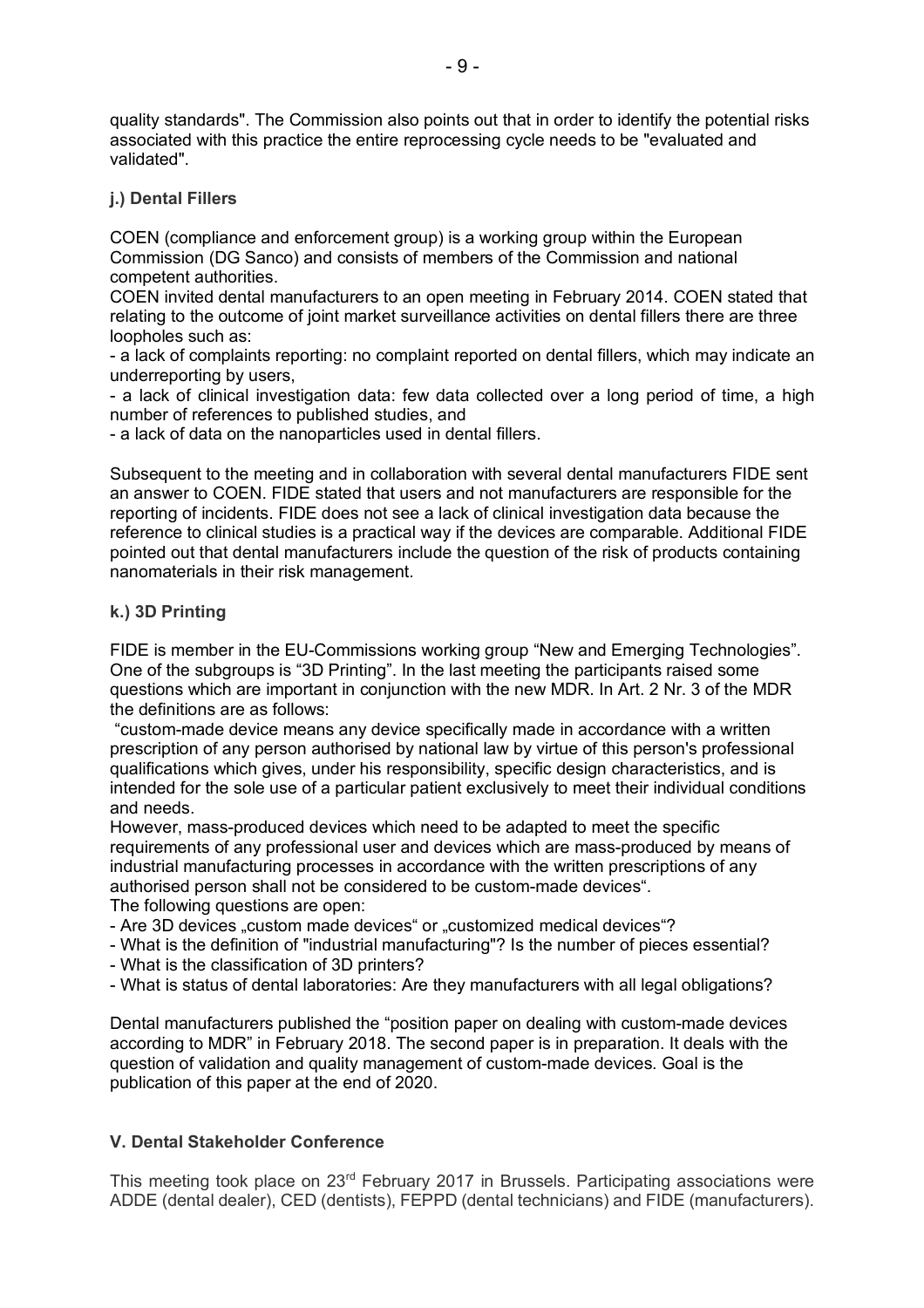They discussed with members of the European Commission the implementation of the new Medical Device Regulation and the impacts for the dental sector. Other key aspect of the meeting was the debate on import of dental products into the EU, market surveillance activities and free movement of dental professionals. All organisations will keep contact and explore possible common initiatives of the dental sector as a whole.

## **VI. Market Data Survey**

The annual ADDE/FIDE survey "European Dental Trade Survey (Market Trends)" is conducted through its national associations since 1998. Dominique Deschietere, ADDE President till the year 2018 and from 2018 Secretary General of ADDE, undertook the supervision and completion of this valuable industry publication. In this joint effort, data submitted by the member associations of both ADDE and FIDE have been synthesized. The survey represents the interests of more than 960 dental dealer organisations, covers the most relevant topics and trends for the European Dental Industry, such as the number of customers and end users, sales values for the main product categories, the use of computer and e-commerce, sales segments, distribution channels as well as VAT charges and their impact on the market.

The survey continues to be the most authoritative publication on the European dental industry. More information, with a preview, is available on the ADDE website (www.adde.info).

In 2021 ADDE announced that several changes in the survey are planned with additional new elements.

### **VII. Fairs and Exhibitions**

FIDE develops and publishes an overview about international dental exhibitions. This calendar will be continuous revised; it is available on the FIDE website.

### **VIII. International Representing of FIDE**

As FIDE has no permanent establishment in Brussels, FIDE´s interests are represented by delegates, voluntarily placed at FIDE´s disposal from German member, VDDI, and Italian member association, UNIDI, ensuring continuity in the CEN TC 55 & ISO TC 106. In questions of standardisation and regulatory affairs, FIDE works successfully with other key European industry associations, notably through the long-standing cooperation with EUROM VI.

VDDI and UNIDI delegates are also permanent participants in the meetings of the MDEG (Medical Device Expert Group) and MDCG (Medical Device Coordination Group) at the EU-Commission in Brussels.

### **IX. FIDE Executive Committee**

At the General Assembly in Cologne in September 2021, the slate of candidates was presented for election. All candidates were unanimously elected for a two-year term of office.

The officers for 2021-2023 term are:

**President**: Gianfranco Berrutti (UNIDI, Italy) **Vice Presidents:** Kim Soerensen (DBF, Denmark) and Olaf Sauerbier (VDDI, Germany)